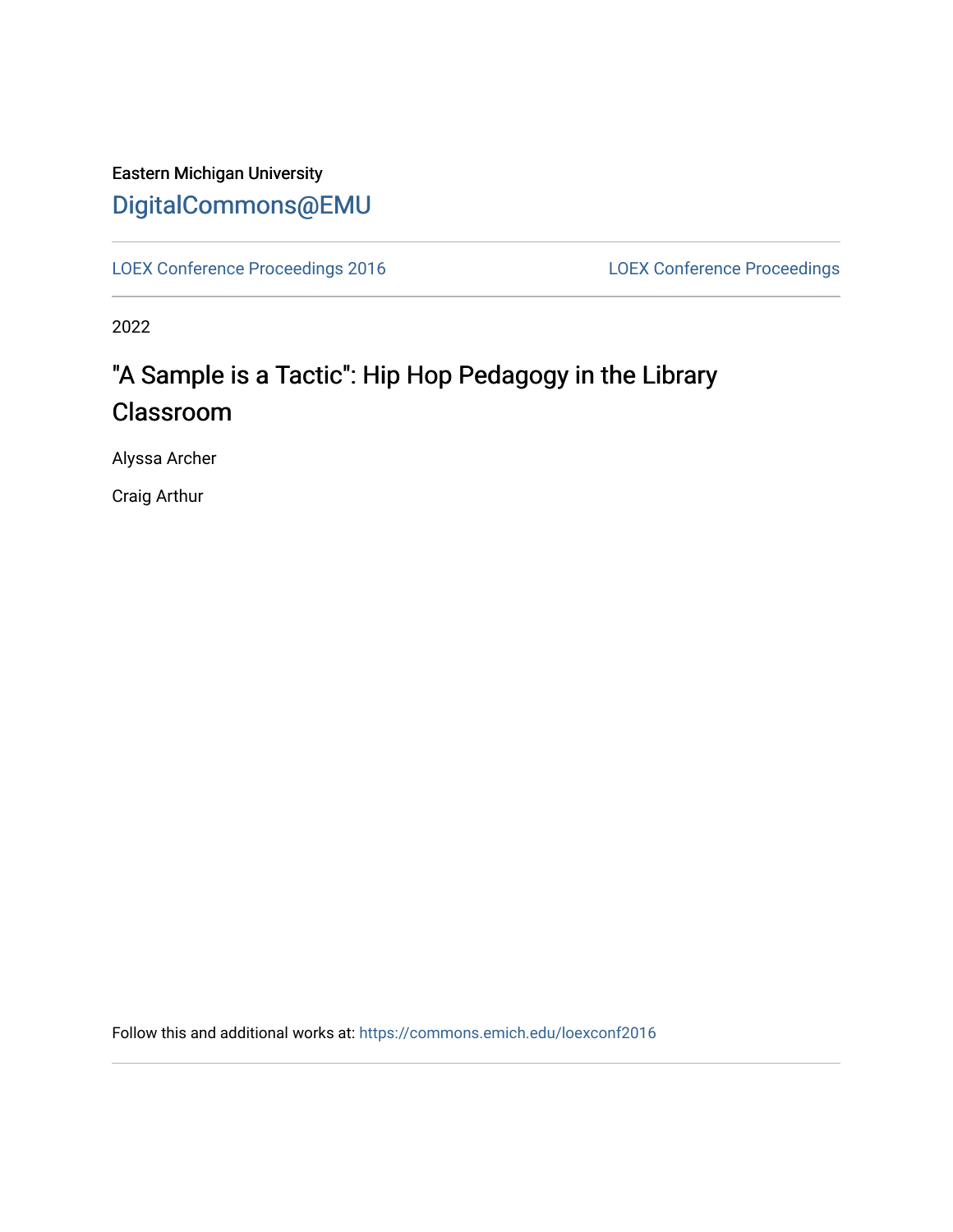# **"A SAMPLE IS A TACTIC": HIP HOP PEDAGOGY IN THE LIBRARY CLASSROOM**

# **ALYSSA ARCHER AND CRAIG ARTHUR**

Learning how to conduct college-level research is not an easy task. Librarians are one of the most trusted sources to help students navigate these new waters (Head, 2013, p. 3). By adding a nuanced understanding of hip hop production methods to instruction librarians' existing practices, we can more effectively teach students about the research process while also communicating that our students' personal interests are worthy of academic study. Our workshop showcased how the instruction librarians at Radford University, a mid-sized public university in Southwest Virginia, incorporate hip hop pedagogy into teaching one-shot instruction sessions. Participants took on the role of students to try out specific active learning exercises demonstrating how this pedagogy ties in with the Framework of Information Literacy for Higher Education (Association of College & Research Libraries, 2016).

Librarians are not known for their extensive understanding of hip hop music; this lack of awareness is just one of many ways in which our knowledge may diverge from that of our students. Additionally, our field has a significant homogeneity problem. Data suggests that approximately eighty-eight percent of credentialed librarians are white (American Library Association, 2012). Hip hop is a culture grounded uniquely in the Black experience. If hip hop pedagogy is employed in library instruction, classroom power dynamics and the hazard of cultural appropriation simply cannot be ignored. (For a deeper understanding of the manifold issues at play when bringing hip hop into the classroom, see Sule, 2016.)

The Radford library instruction team has a history of incorporating examples from popular culture to help teach key concepts, which laid a foundation for adding hip hop music to the mix. When Craig joined the department, he used his extensive knowledge and experience acquired from nearly two decades of hip hop DJing to introduce colleagues who were less versed incorporate the concepts of music sampling into the classroom. During these classes, specific examples of hip hop music production methods are positive introductions to academic integrity for our students. They are often pleasantly surprised that a librarian is drawing from these sources and bringing hip hop and popular culture into the classroom. For students who have already learned about the dangers of plagiarism, this lesson remixes what they've already learned into a more holistic and empowering view of the research process.

# **LITERATURE REVIEW**

Teaching research and information literacy skills via hip hop pedagogy has been explored in English composition literature. Sampling can be a powerful analogy for a range of issues—from ethical uses of source material, to plagiarism, to conversations regarding fair use (Wakefield, 2006). As the following examples will demonstrate, incorporating hip hop pedagogy allows us to reframe what is often a punitive, finger-wagging, one-way lecture into an opportunity to connect with a wide range of students. As Todd Craig argues, incorporating hip hop pedagogy also opens up conversations on citing and plagiarism from a dualistic, right-orwrong approach, to a more open-ended, constructivist, and inclusive approach that transcends hegemonic Western constructs (2013, p. 22). Using the language of hip hop with examples of bitin', jackin', and transforming, can also help students figure out how to conduct their own research, particularly paying attention to the differences between bitin' and transforming, and gives them language outside of the dominant power structure to reflect on their own process (Craig, 2013). Others have also pointed out that using hip hop and sampling as an analogy for the research process as well as how to find and synthesize sources, shifts discussions of plagiarism into a much more positive and inspiring context. Discussing examples of sampling in the classroom should impart students with an understanding that sources can be used not only to solidify their arguments and build their case, but that research is a creative and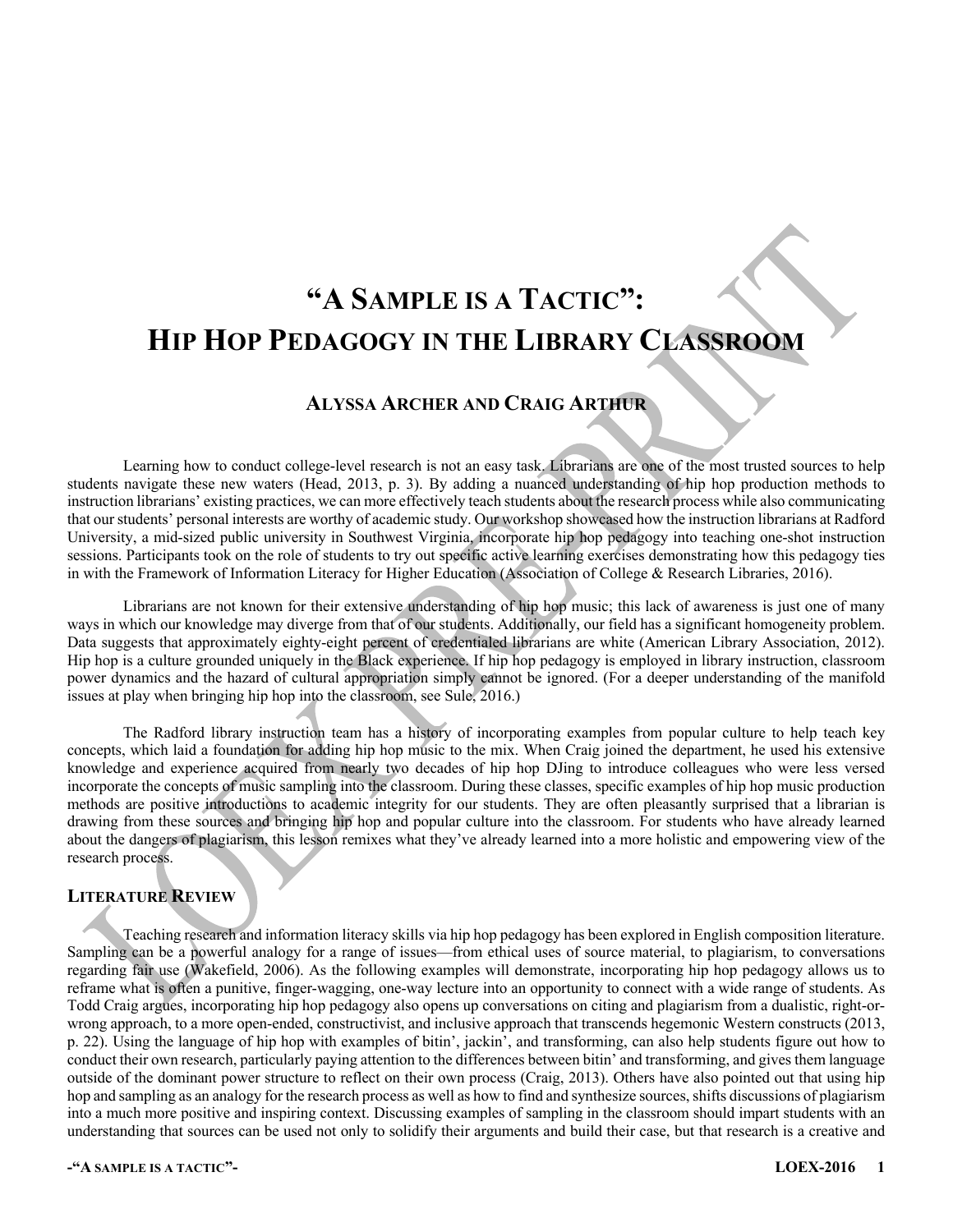constantly evolving endeavor. Students can also re-envision a source's ideas, not by misunderstanding or misinterpreting, but by using their own lived experience to comment on a source's validity and, in doing so, transform the context into a new, more personally meaningful argument (Hess, 2006, p. 291).

## **LIBRARIANS AND HIP HOP PEDAGOGY**

While librarians have an excellent understanding of issues related to ethical source use, it is uncommon for our colleagues to a have working knowledge of hip hop music production conventions. To a certain extent, hip hop is seeping into library studies, with many librarians discussing collecting sources, and several authors exploring how hip hop intersects with information literacy instruction (Foster, 2014; Kimball & O'Connor, 2010). However, the lack of a broader understanding has often led to librarians in practice addressing sampling with a limited perspective. Rather than consider hip hop's sampling musicians as copyright violating thieves, we must do deeper reading of the texts and acknowledge that they are using a creative process that is extremely similar to the one that scholarly research requires. Both processes must skillfully transform modes of consumption (finding and digesting source material) into modes of production (looping, chopping, flipping, and synthesizing samples for hip hop musicians and quoting, paraphrasing, and summarizing text for students).

# **LOEX WORKSHOP EXERCISES**

Librarians at Radford University have experimented with hip hop pedagogy in the classroom for the past two years. All the while, we were testing what fit both our librarians' comfort zones and the students' knowledge bases. Several specific examples have worked well for us in our first and second year seminar classes. It has been essential for our success that we both provide ample space for classroom discussion and debate, as well as a willingness to move beyond simple binaries. The way in which our students consume media is radically different than the conventions they are expected to use in the confines of the academic research and writing process. By comparing hip hop convention with that of the accepted academic research process, our students are able to navigate between the two established protocols and determine when each is appropriate.

### **Sample One: The Funky Technician and Mac Miller, Research as Inquiry**

This lesson introduced our "students" (i.e., the LOEX workshop attendees) to two artists. First, we played clips from "Hip 2 Da Game", from artist Lord Finesse's 1995 "The Awakening" album. While this album was critically acclaimed, it was not commercially successful. We mentioned that Lord Finesse sampled approximately half a dozen artists, manipulated the samples, and synthesized them with an E-mu SP1200 drum machine to create "Hip..."'s instrumental. Next, we moved on to Mac Miller, a white rapper from Pittsburgh with whom our Radford University students are often familiar. He posted a video for his song "Kool Aid and Frozen Pizza" in 2010; the beat he laid his verses over was "Hip 2 Da Game". "Kool Aid and Frozen Pizza" has over 30 million views to date. The similarities were immediately recognized and then we could unravel the story further. It is important to note that Lord Finesse sued Mac Miller for damages and the case was eventually settled out of court. Mac Miller argued that he was using the convention of a mixtape, where artists will use other people's beats. However, mixtapes are traditionally a promotional tool, whereas a YouTube video with millions of views has commercial value, in the revenue received from views and as a promotional tool for his 2011 tour. (To explore this example in more detail, see Arthur, 2016.)

We then asked our "students" how they felt about the case—was Mac Miller's use ethical? Discussion in the workshop mirrored our experience in the classroom; many good points were raised on both sides. To solidify the incorporation of the Research as Inquiry frame, Craig played several of the samples (using the ideal classroom technology: two Technics 1210 turntables, a Rane DJ mixer, and Serato Scratch Live - but do not fret, YouTube videos would work too) that Lord Finesse used to make his track. Snippets of different sources ranged from James Brown to Oscar Peterson (WhoSampled, n.d.). Students—and workshop attendees—successfully differentiated between a wholesale lifting of a track versus synthesizing different sources to make ones own new work. This conversation then turned to ask our "students" what the expectations are for their own research assignment. How are they expected to use sources?

We ended this example by sharing a worksheet we have used in the past. It has an original passage with two sample paraphrases: one poor paraphrase that is too close to the original, and one that has been adequately reworked. Our "students" drew similarities between the creative processes of Mac Miller and Lord Finesse in the songs and to the sample paraphrases on the worksheet.

#### **Sample Two: 'Kast meets the Queen Bey and Nicki, Scholarship as Conversation**

An example that we have used to great success is the incorporation of elements from OutKast's "SpottieOttieDopalicious" in both Beyonce's recent song "All Night" from Lemonade (2016) and Beyonce and Nicki Minaj's "Flawless (remix)" from 2014.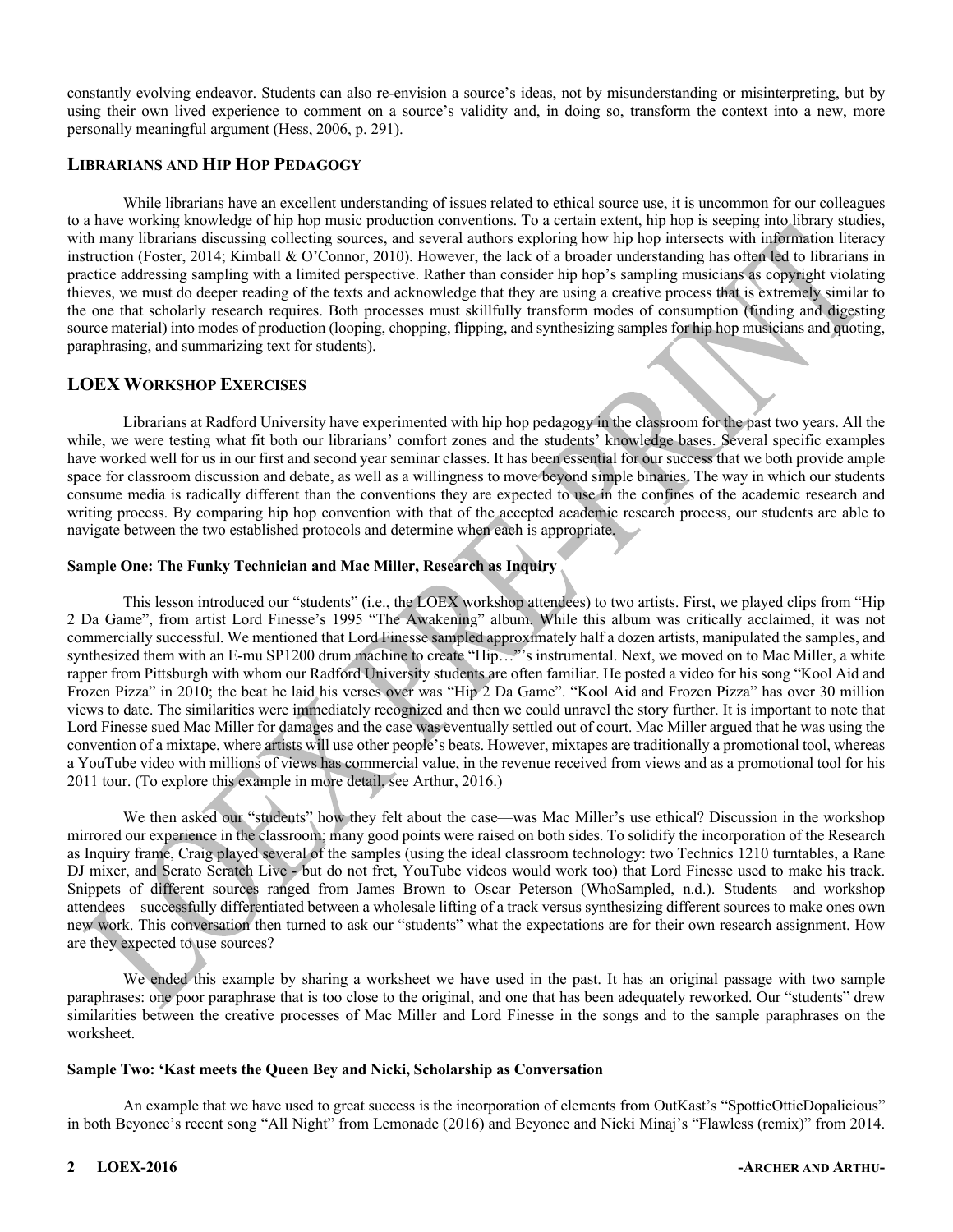Nicki Minaj and Beyonce are arguably two of popular culture's largest figures at the moment. Nearly all of our real-life students regardless of their background—are at least somewhat familiar with both. "Flawless (remix)" was released in August of 2014 and was a hit although it was considered an album cut and not a single (Raymer, 2014, para. 3). OutKast, while one of the greatest hip hop duos of all time, is often surprisingly less familiar to our Radford University students. When OutKast's *Aquemini* album was released in 1998, both Minaj and Beyonce were around 17 years of age. *Aquemini* was—and still is—an influential album and inasmuch was certified platinum shortly after its release (Baraka, 1999, p. 28). It is highly likely that 'Kast influenced Beyonce and Minaj as they were finding their artistic voices.

"Spottie…," like "All Night" and "Flawless (remix)," contains samples of other works. Outkast members André "André 3000" Benjamin and Antwan "Big Boi" Patton synthesized inspiration as well as source material from the British rock band Genesis, the seminal American funk band Sly & the Family Stone, and even the television show *Good Times* in their songwriting process ("SpottieOttieDopaliscious," 2015). The signature horn line that first appears at around forty seconds in the track, however, was, according to oral history, a completely original piece composed and played by Clark Atlanta University student musicians (personal communication with Morehouse College alum Trey "DJ 2-Tone Jones" Wallace, November 12, 2015).

While the "Flawless (remix)" would have likely been successful without the inclusion of the signature horn riff, it would be difficult to argue that the slightly sped up sample is not meant to serve as a deferential nod to 'Kast. The "Flawless (remix)," while otherwise largely an original composition, also contains a brief, repeated vocal snippet of Q-Tip of A Tribe Called Quest saying "right" that can be found at the tail end of his first verse in the lead off track, "Steve Biko (Stir It Up)," from their classic 1993 album *Midnight Marauders* ("Flawless (Remix)," 2015). With "All Night", the horn riff has been re-played and transformatively re-interpreted. Notably both André 3000 and Big Boi received songwriting credit.

Having someone with a deep interest in hip hop as a colleague helped the other instruction librarians interested in using this example facilitate classroom discussions. Without having someone acting as a guide, it may have been difficult for the instruction librarians to understand the context of "SpottieOttieDopalicious" and the "Flawless (remix)." We included the backstory in our workshop so that it could be shared with others not as familiar. Once the librarians felt confident in the example, the effect on student engagement was dramatic. When we asked our students and our workshop's "students" why Nicki and Beyonce decided to use "Spottie…", they unpacked the myriad issues that this example illustrates, and students communicated complex ideas related to source use. This connected directly with the frame of "Scholarship as Conversation," and we then ventured into the academic realm in a number of ways: exercises on mining bibliographies, how to identify seminal works, and how to track an author throughout the literature.

#### **Sample Three: Rhi Rhi and Richie, Information has value**

Unfortunately, many of the examples we use have a limited shelf life. Popular culture cycles through art at a fast rate; an example that successfully connected with students one year may be viewed as tired the next. Fortunately, there is a freely-available website that can help solve this dilemma for librarians who may not be as versed in hip hop: WhoSampled.com. WhoSampled has a section called "Hot Samples." By browsing through this section, Alyssa (as the hip hop novice) was able to identify promising current songs that featured samples. WhoSampled offers embedded YouTube videos with the original songs, and the sample's timestamps. If you are still uneasy, you can run your ideas past a few willing students before embarking on your lesson plan.

In the exercise tied to this sample, we started off asking workshop participants to define plagiarism. Then we played clips from Rihanna's "Work" (2016) and Richie Stephens' "Sail Away" (1998). We then asked "students" to move to one side of the room if they felt that Rihanna plagiarized and to the other side of the room if she did not—no one could be in the middle. Depending on how closely the examples resonate with the students as well as their understanding of both conventions, sometimes (and preferably) the discussion can get lively. Librarians can stretch this exercise by using agree/disagree statements related to plagiarism. Some of those statements are inspired by the "Plagiarism Attitude Scale" exercise from the OWL at Purdue (2015). Using statements about plagiarism forces students to both examine the examples in a dichotomy, with the conclusion that the examples used are often more complex than merely right or wrong which, in turn, moves the students beyond the all-too-common dualistic mindset. Students are then able to link the examples and sampling practices to their own research processes as well as to the frame "Information has Value."

### **CONCLUSION**

It is important that the teachers have a solid understanding of their chosen examples before trying to incorporate them into their lesson plans. In all honesty, a few of our trials crashed and burned due to lack of preparation. With more work and conversation, they have been a welcome and important addition to the teaching toolkit and have increased the recognition across our campus of this powerful pedagogy. Additionally, using sampling as an entry point paves the way to bringing other aspects of hip hop pedagogy into the classroom. These examples can be the foundation for further explorations. Hip hop can help teachers create critical pedagogy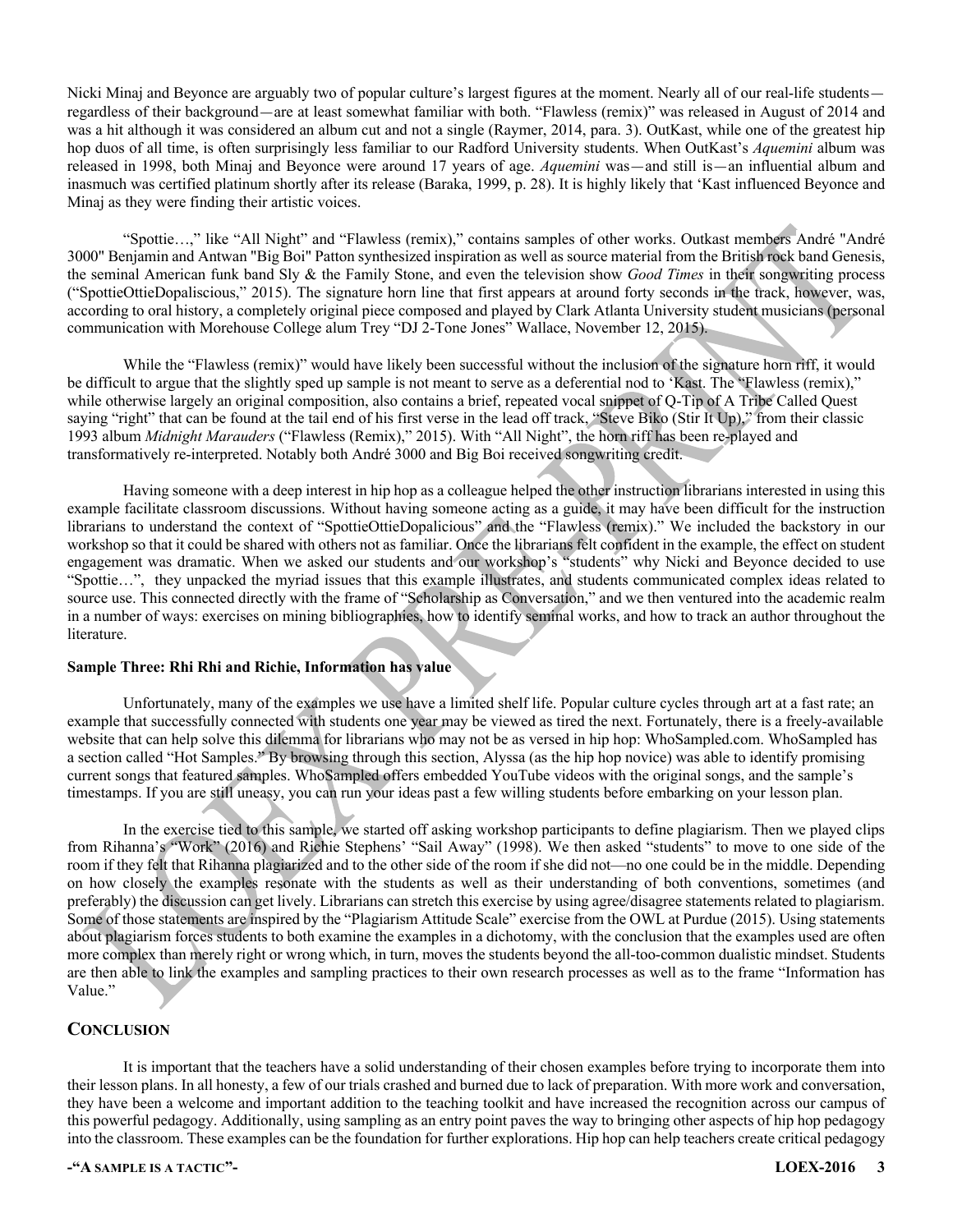lesson plans as well as creative opportunities for campus outreach and student engagement. Most notably, bringing hip hop into the classroom promotes the transformative powers of student-driven undergraduate research projects.

Very rarely do we see more lively debate and authentic engagement amongst our students than when we incorporate these examples in particular and hip hop pedagogy in general into our classes. We hope that we have provided a framework that you can use to open a discussion with your teaching partners to ultimately help spread the gospel of hip hop pedagogy.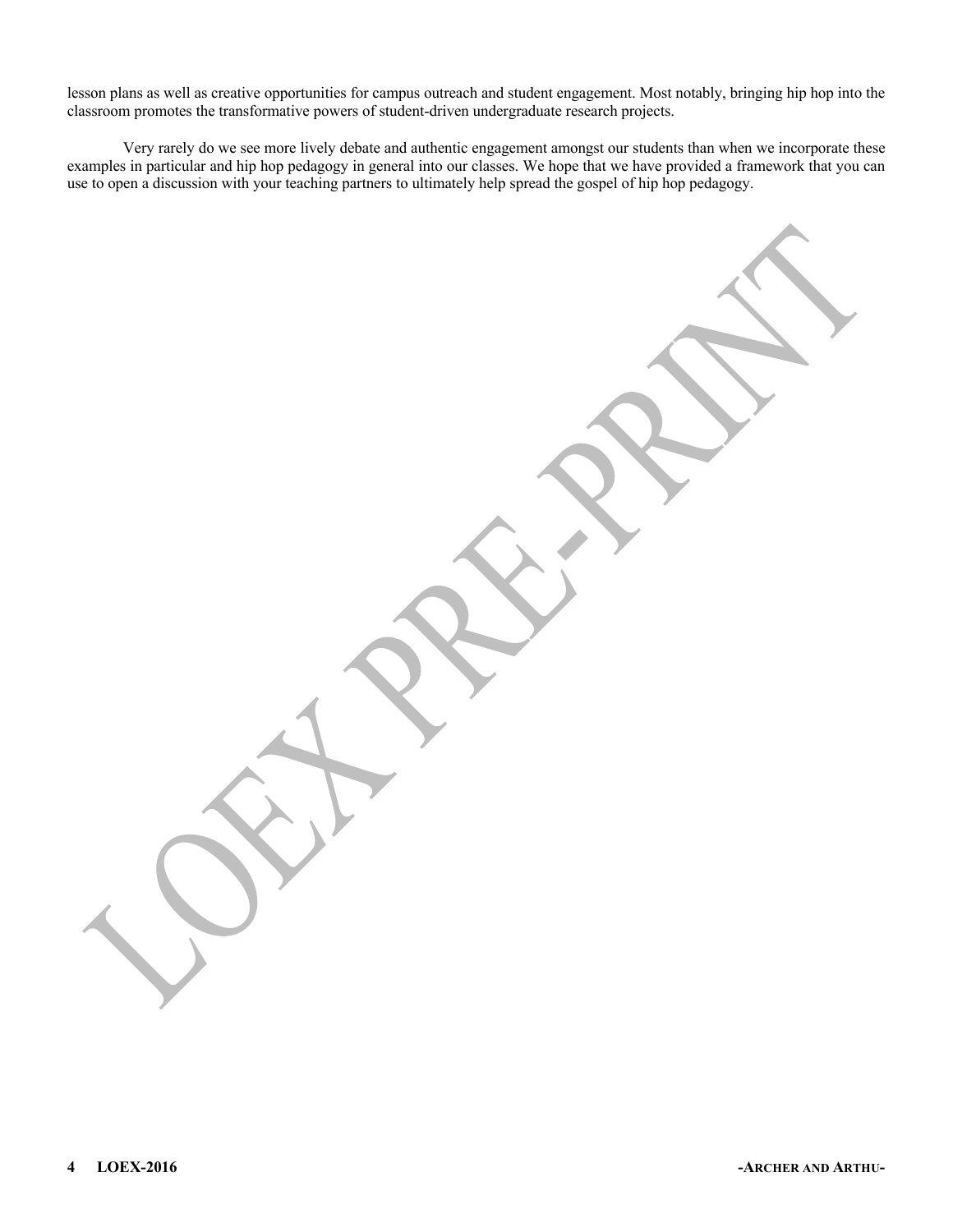### **REFERENCES**

- American Library Association, Office of Diversity, Literacy, and Outreach Services. (2012). *Diversity Counts*. Retrieved from http://www.ala.org/offices/diversity/diversitycounts/divcounts
- Arthur, C. (2015). Kool Aid, frozen pizza, and academic integrity: Learning from Mac Miller's mixtape missteps. *Internet Reference Services Quarterly*, *20*(3-4), 127-134. doi: 10.1080/10875301.2015.1109572
- Association of College & Research Libraries. (2016). Framework for information literacy for higher education. Retrieved from http://www.ala.org/acrl/standards/ilframework
- Baraka, R. (1999, December 11). Comin' right up: The label is set to serve some hot new sets. *Billboard*, 28.
- Cantor, P. (2015, October 30). Singer-rapper D.R.A.M. explains why he feels Drake "jacked" his record. *Billboard*. Retrieved from http://www.billboard.com/articles/news/magazine-feature/6745302/rapper-dram-cha-cha-drake-jacked-record
- Carley, B. (2015, July 20). Drake played a new song at his barber's wedding this weekend: It could be a remix of the D.R.A.M. song "Cha Cha." *Spin*. Retrieved from http://www.spin.com/2015/07/drake-new-song-barber-wedding-video-watchviews-from-the-6/
- Cha Cha (original version). (2015). *WhoSampled*. Retrieved from http://www.whosampled.com/D.R.A.M./Cha-Cha-(Original-Version)/
- Chart history: Drake. (2015). *Billboard*. Retrieved from http://www.billboard.com/artist/301284/drake/chart
- Cooper, D. (2015, October 20). Drake explains the "Hotline Bling" and "Cha Cha" connection. *The Fader*. Retrieved from http://www.thefader.com/2015/10/20/drake-hotline-bling-cha-cha-interview
- Craig, T. (2013). "Jackin' for beats": DJing for citation critique. *Radical Teacher*, 97, 20-29.
- Davis, J. (2015, March 11). Interview: D.R.A.M. talks "Cha Cha," Virginia's music scene, and Rick Rubin. *Complex*. Retrieved from http://www.complex.com/music/2015/03/interview-dram-talks-rick-rubin-virginia-music-scene-cha-cha
- Flawless (remix). (2015). *WhoSampled*. Retrieved from http://www.whosampled.com/Beyonc%C3%A9/Flawless-(Remix)/
- Foster, F. (2014). Exposing literacies in a co-culture: How hip-hop stacks up to standards. *Computers in Libraries, 34*(4), 4-9, 32.
- Head, A. J. (2013). Learning the ropes: How freshmen conduct course research once they enter college. *Project Information Literacy*. Retrieved from http://projectinfolit.org/images/pdfs/pil\_2013\_freshmenstudy\_fullreport.pdf
- Hess, M. (2006). Was Foucault a plagiarist? Hip-hop sampling and academic citation. *Computers and Composition, 23*(3), 280- 295. doi:10.1016/j.compcom.2006.05.004
- Hip 2 da game. (n.d.). *WhoSampled*. Retrieved from http://www.whosampled.com/Lord-Finesse/Hip-2-Da-Game/
- Hotline Bling. (n.d.). *WhoSampled*. Retrieved from http://www.whosampled.com/Drake/Hotline-Bling/
- Kimball, K., & O'Connor, L. (2010). Engaging auditory modalities through the use of music in information literacy instruction. *Reference & User Services Quarterly*, *49*(4) 316-319.
- Raymer, R. (2014, September 4). '"Billboard" Hot 100 recap: Beyonce's "Flawless" finally hits the chart. *Entertainment Weekly*. Retrieved from http://www.ew.com/article/2014/09/04/beyonce-flawless-billboard-hot-100

SpottieOttieDopaliscious. (n.d.). *WhoSampled*. Retrieved from http://www.whosampled.com/OutKast/SpottieOttieDopaliscious/

Sule, V.T. (2016). Hip-hop is the healer: Sense of belonging and diversity among hip-hop collegians. *Journal of College Student Development, 57*(2), 181-196. doi: 10.1353/csd.2016.0022